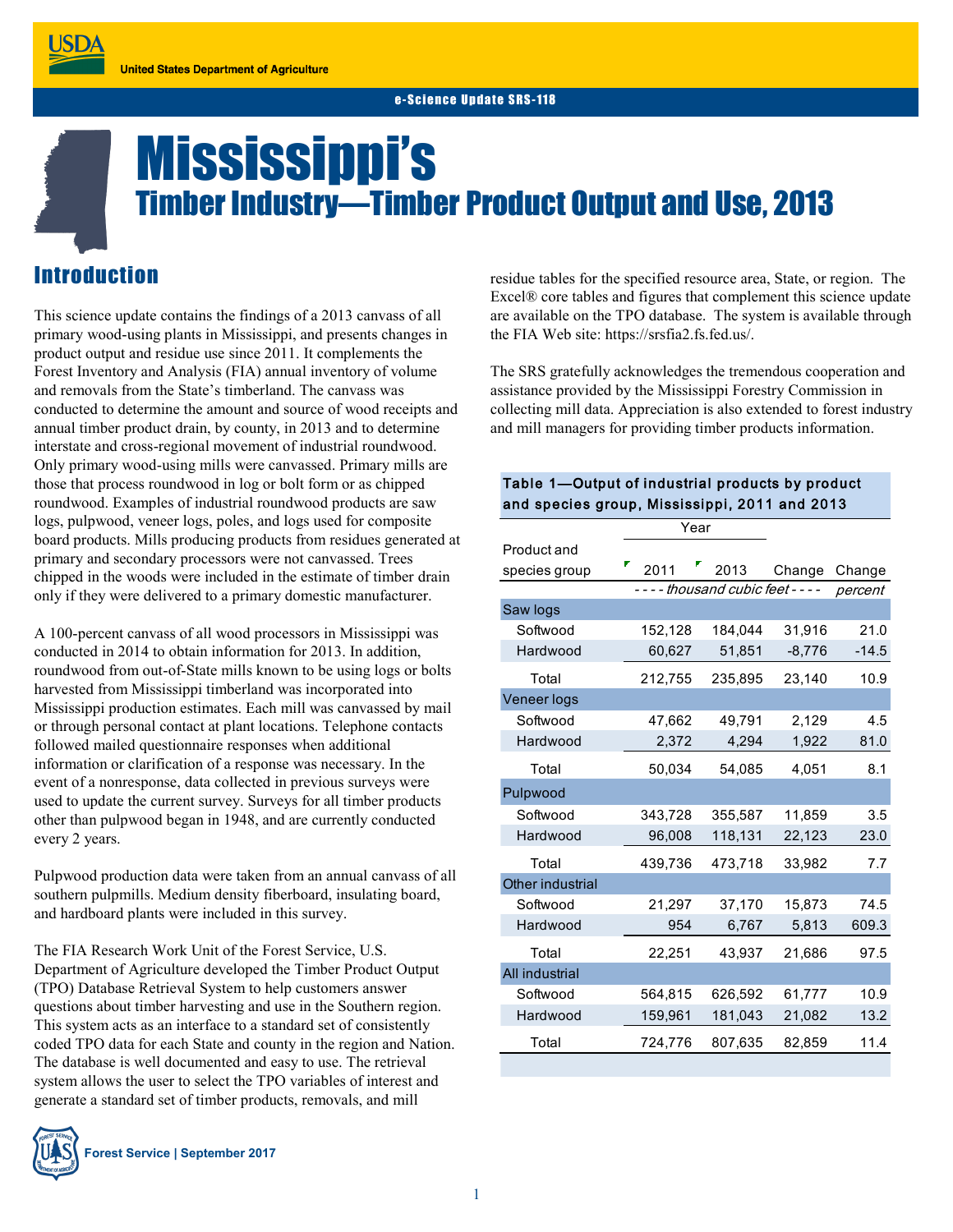## All Products

Industrial timber product output from roundwood increased 82.9 million cubic feet, or 11 percent, to 807.6 million cubic feet.

Output of industrial softwood roundwood products was up 11 percent, to 626.6 million cubic feet, while output of industrial hardwood roundwood products increased 13 percent to 181 million cubic feet (fig. 1).

Pulpwood and saw logs were the principal roundwood products in 2013. Combined output of these two products totaled 709.6 million cubic feet and accounted for 88 percent of the State's total industrial roundwood output (fig. 2).

Total receipts at Mississippi mills, which included roundwood harvested and retained in the State and roundwood imported from



Year

Figure 1—Roundwood production for all products by species group and year, Mississippi.





other States, were up 4 percent from 544.7 million cubic feet to 566.3 million cubic feet.

At the same time, the number of primary roundwood-using plants in Mississippi increased from 63 in 2011 to 64 in 2013 (fig. 3).

Across all products, 65 percent of roundwood harvested was retained for processing at Mississippi mills. Exports of roundwood to other States amounted to 282.8 million cubic feet, while imports of roundwood amounted to 41.4 million cubic feet making the State a net exporter of roundwood.



 $\blacktriangle$ Miscellaneous mill

÷

- Pulp/Paper mill
- Post/Pole/Piling mill

Saw mill (includes cooperage/stave, handle mills)

Veneer/plywood mill

Figure 3—Primary wood-using mills, Mississippi, 2013.

## Pulpwood

Total pulpwood production increased 8 percent to 473.7 million cubic feet and accounted for 59 percent of the State's total roundwood TPO compared to 61 percent of total TPO in 2011. Softwood output was up 4 percent to 355.6 million cubic feet; hardwood output increased 23 percent to 118.1 million cubic feet (fig. 4).

Five pulp mill facilities were operating and receiving roundwood in Mississippi in 2013, the same since 2005. Total pulpwood receipts for these mills decreased to 257.4 million cubic feet, accounting for 45 percent of total receipts for all mills.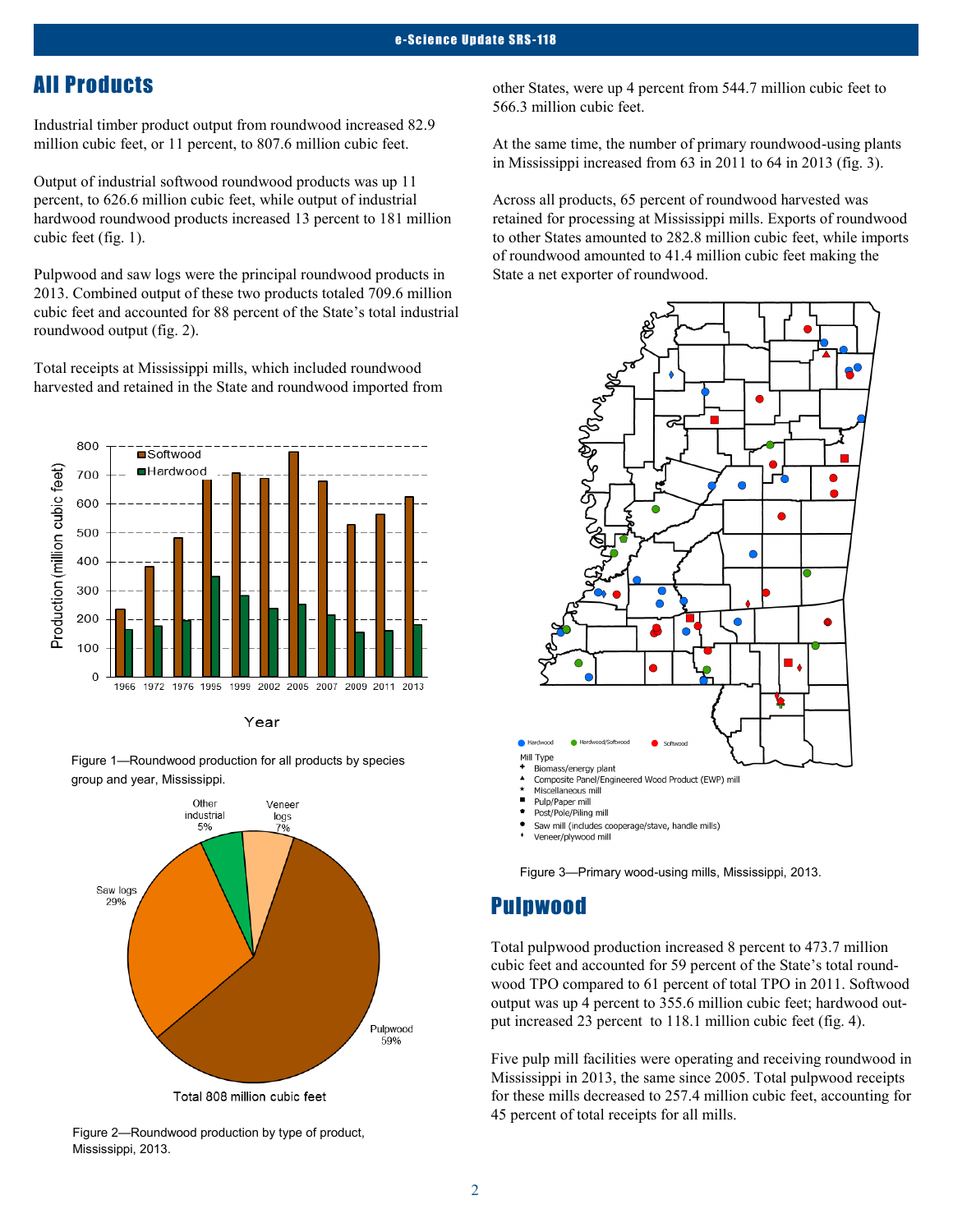

Figure 4—Roundwood pulpwood production by species group and year, Mississippi.

Fifty-one percent of roundwood cut for pulpwood was retained for processing at Mississippi pulpmills. Roundwood pulpwood accounted for 81 percent of total known exports and 34 percent of total imports.

### Saw Logs

Saw logs accounted for 29 percent of the State's total roundwood products. Output of softwood saw logs increased 21 percent to 184



Figure 5—Roundwood saw-log production by species group and year, Mississippi.

million cubic feet, while that of hardwood saw logs was down 15 percent to 51.9 million cubic feet (fig. 5).

In 2013, Mississippi had 47 sawmills, 1 mill less than in 2011. Total saw-log receipts were up 16.8 million cubic feet to 221.7 million cubic feet. Softwood saw-log receipts increased 18 percent to 171.2 million cubic feet, while those of hardwoods were down 16 percent to 50.4 million cubic feet.

Mississippi retained 85 percent of its saw-log production for within State manufacture, with saw-log exports exceeding imports by 14.2 million cubic feet in 2013.

## Veneer Logs

Output of veneer logs in 2013 totaled 54.1 million cubic feet, an 8 percent increase since 2011, and accounted for 7 percent of the State's total roundwood TPO volume (fig. 6).

The number of veneer mills operating in Mississippi remained stable at six for 2013. Receipts of veneer logs increased 6 percent to 56.5 million cubic feet.



Figure 6—Roundwood veneer-log production by species group and year, Mississippi.

## Other Industrial Products

Roundwood harvested for other industrial uses such as poles, posts, mulch, residential firewood, industrial fuel, logs for log homes, composite panels and all other industrial products totaled 43.9 million cubic feet. Softwood made up 85 percent of the other industrial products volume.

The number of plants producing other industrial products totaled 6 in 2013. Combined receipts of other industrial products from softwood and hardwood totaled 30.7 million cubic feet. Industrial fuel accounted for 14.3 million cubic feet, or 47 percent, of receipt volume for this category.